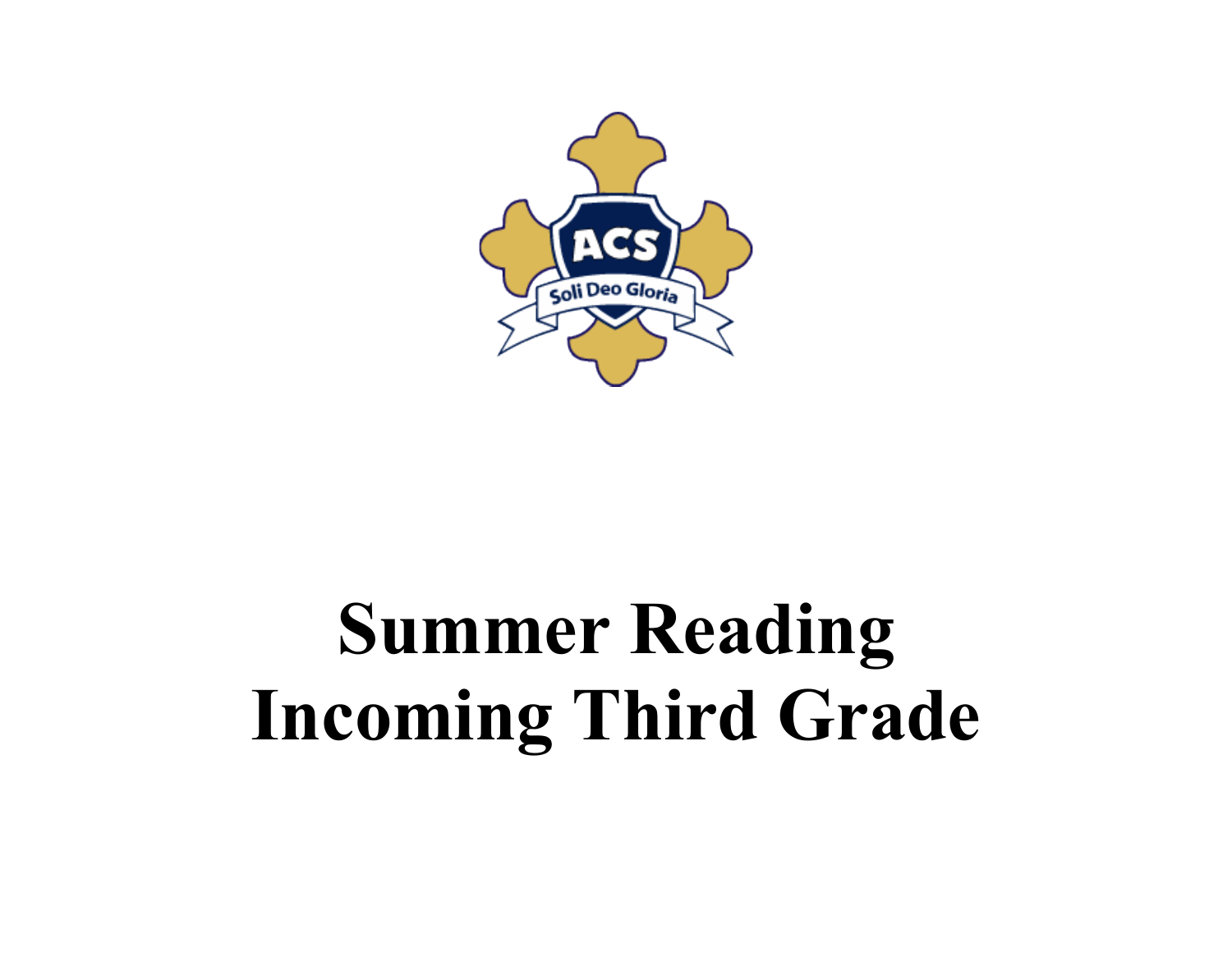





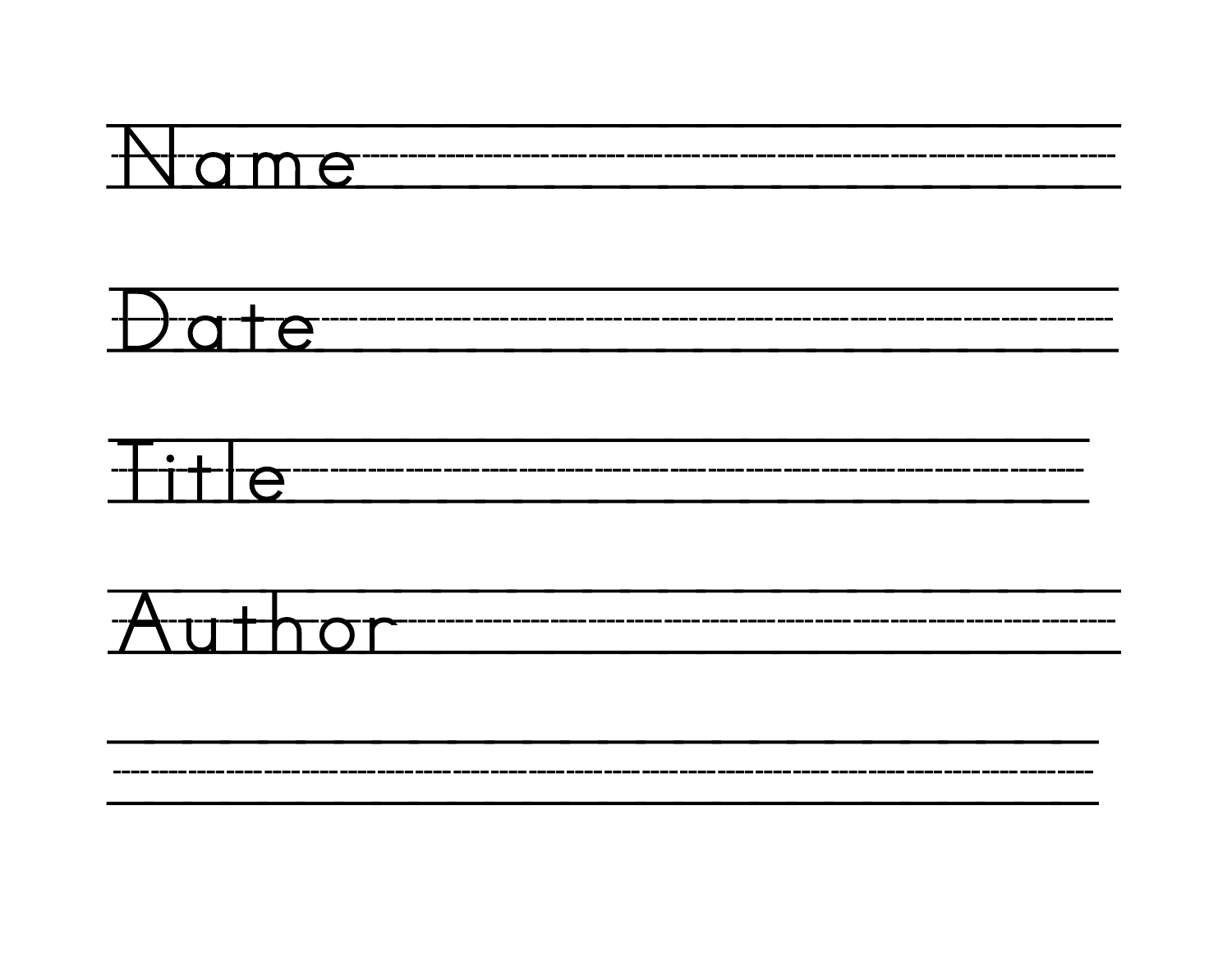

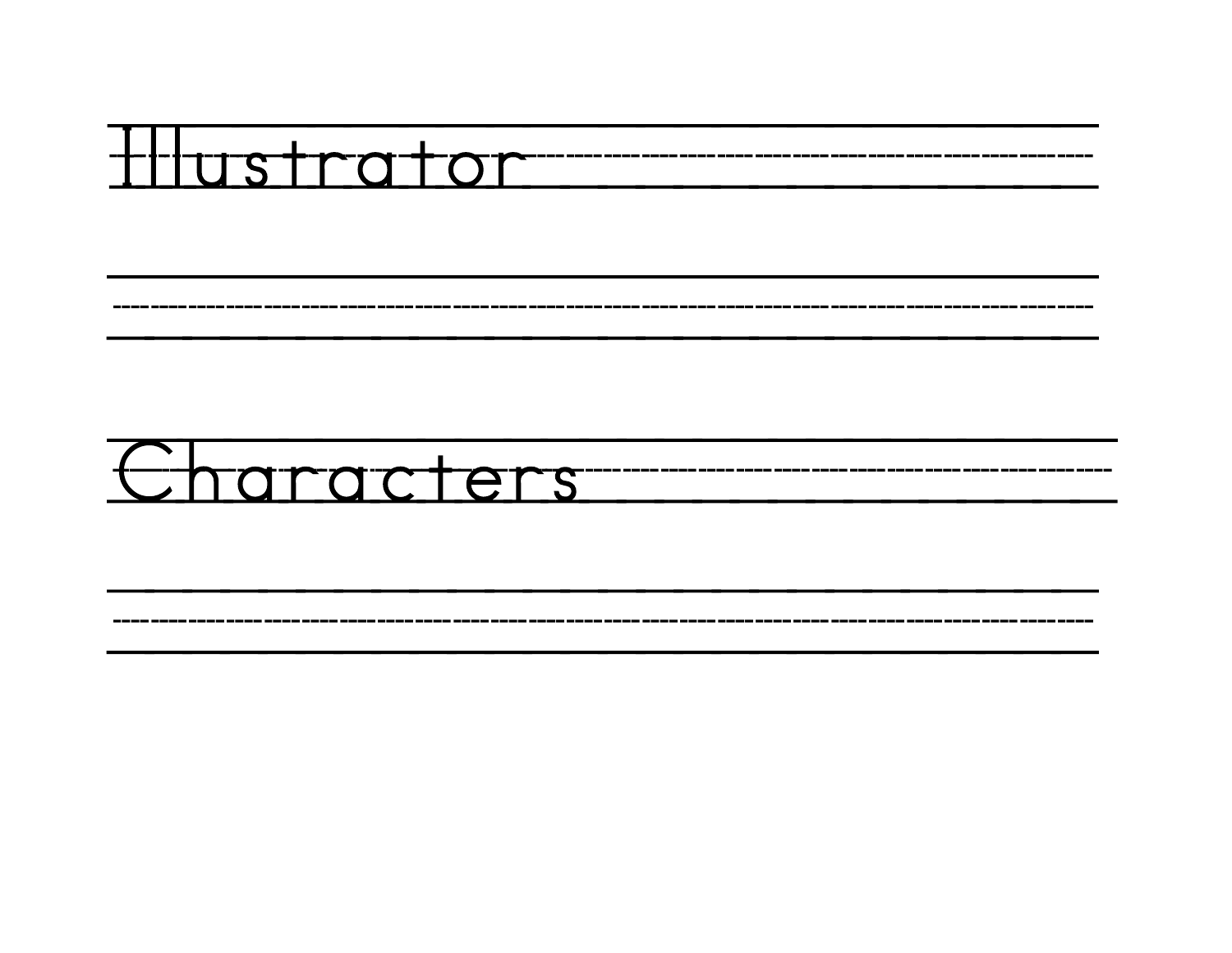

\_\_\_\_\_\_\_

\_\_\_\_\_\_\_\_

---

-----

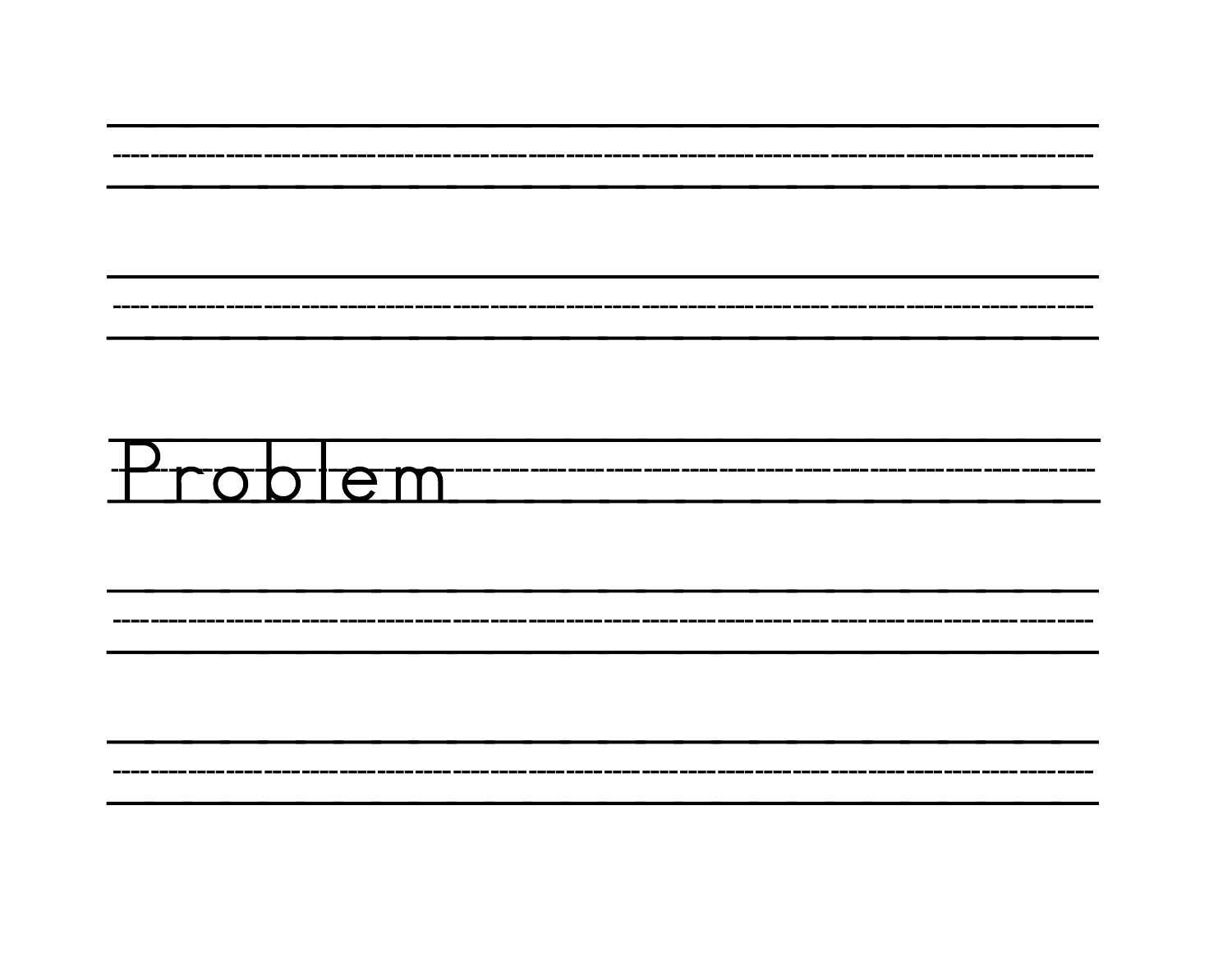

\_\_\_\_\_\_\_\_\_\_\_\_\_

------\_\_\_\_\_\_\_\_\_\_ \_\_\_\_\_\_\_\_\_\_\_\_\_\_\_\_

-------------------------------------------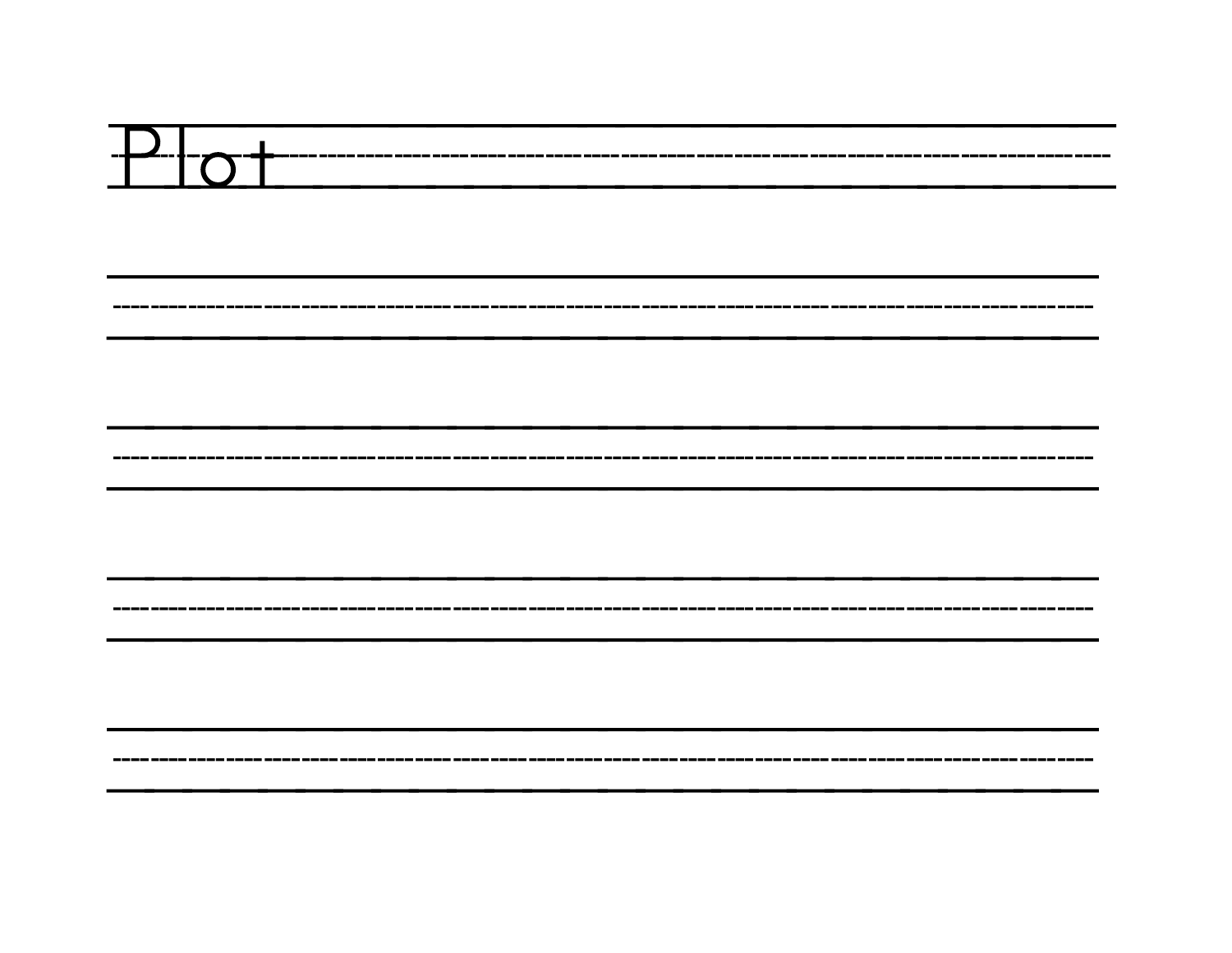## **Directions for recording books read:**

- 1. **Name** Write the name you are called in class and your last name using the correct punctuation.
- 2. **Date** Write the month, day, *and* year the report is due using the correct punctuation.
- 3. **Title** Write in the title of book making sure to underline the title and capitalize the appropriate words.
- 4. **Author** Write the author's name using first name first then middle name, and finally last name using the correct capitalization.
- 5. If an **illustrator** is listed insert their name in the same way as used for the author.
- 6. List the main **characters** in the story *and* tell a little about their part in the story.
- 7. A **problem** in a story is something that goes wrong; something that needs to be fixed, changed or figured out. The problem in the story is often caused by the main character. Briefly, explain the problem in the story.
- 8. The **plot** of a story are the attempts by the characters to fix, change or figure out the problem. Briefly list each attempt the characters make to resolve the problem.